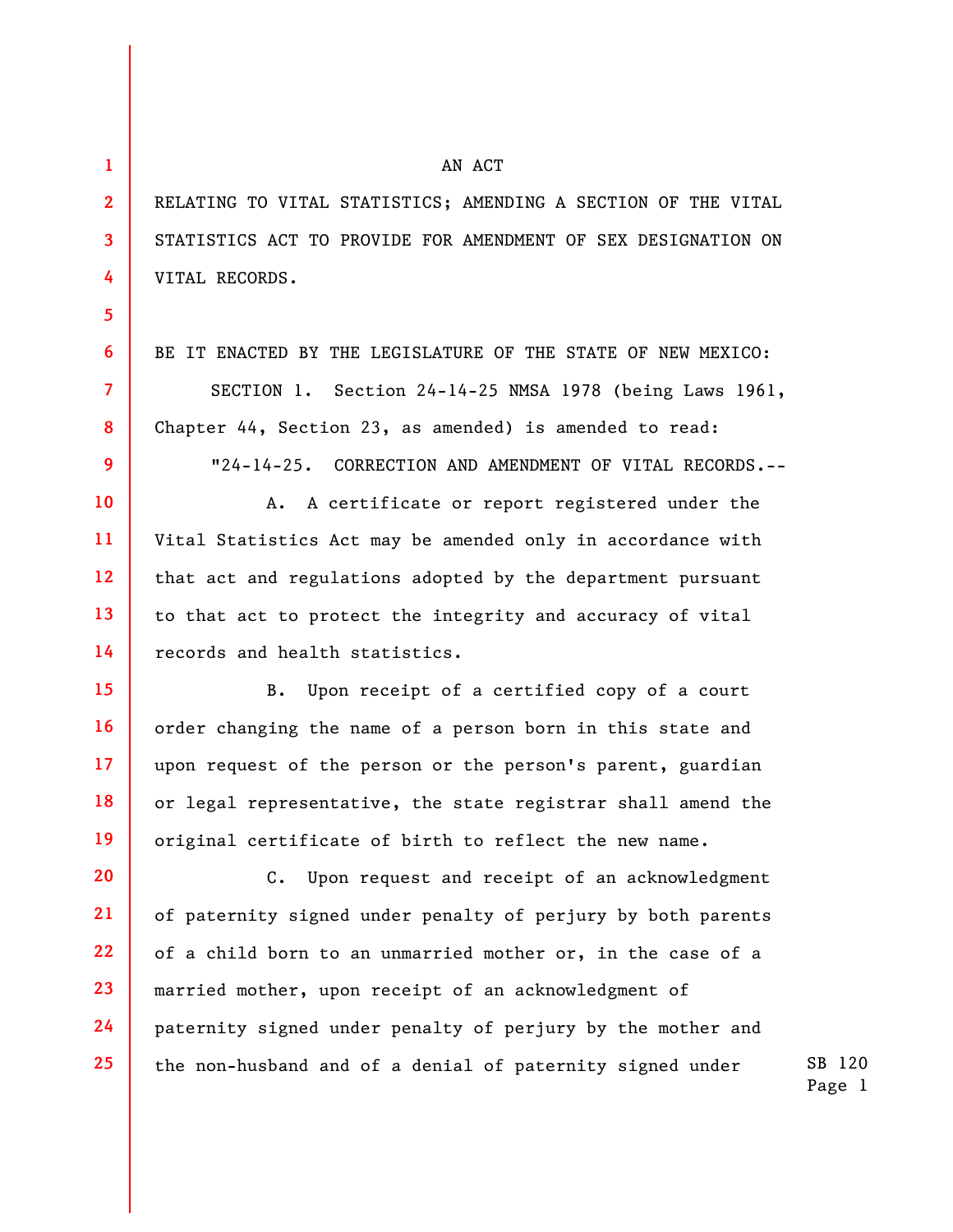penalty of perjury by the husband, the state registrar shall amend a certificate of birth to show the paternity if paternity is not shown on the birth certificate. The certificate of birth shall not be marked "amended".

**1** 

**2** 

**3** 

**4** 

**5** 

**6** 

**7** 

**8** 

D. Upon receipt of the following, the certificate of birth of the individual shall be amended as prescribed by department rules; provided that the vital record shall not be marked "amended":

**9 10 11 12 13 14**  (1) a form prescribed by the registrar indicating that, based on the provider's opinion and in accordance with contemporary professional standards, the individual's sex designation should be changed, signed under penalty of perjury by the person in charge of an institution or a licensed medical or mental health care provider; and

**15 16**  (2) if applicable, a certified copy of a court order changing the name of the individual.

**17 18 19 20 21 22 23 24 25**  E. When an applicant does not submit the minimum documentation required in the regulations for amending a vital record or when the state registrar has reasonable cause to question the validity or adequacy of the applicant's statements or statements made under penalty of perjury or the documentary evidence and if the deficiencies are not corrected, the state registrar shall not amend the vital records and shall advise the applicant of the reason for this action.

SB 120 Page 2